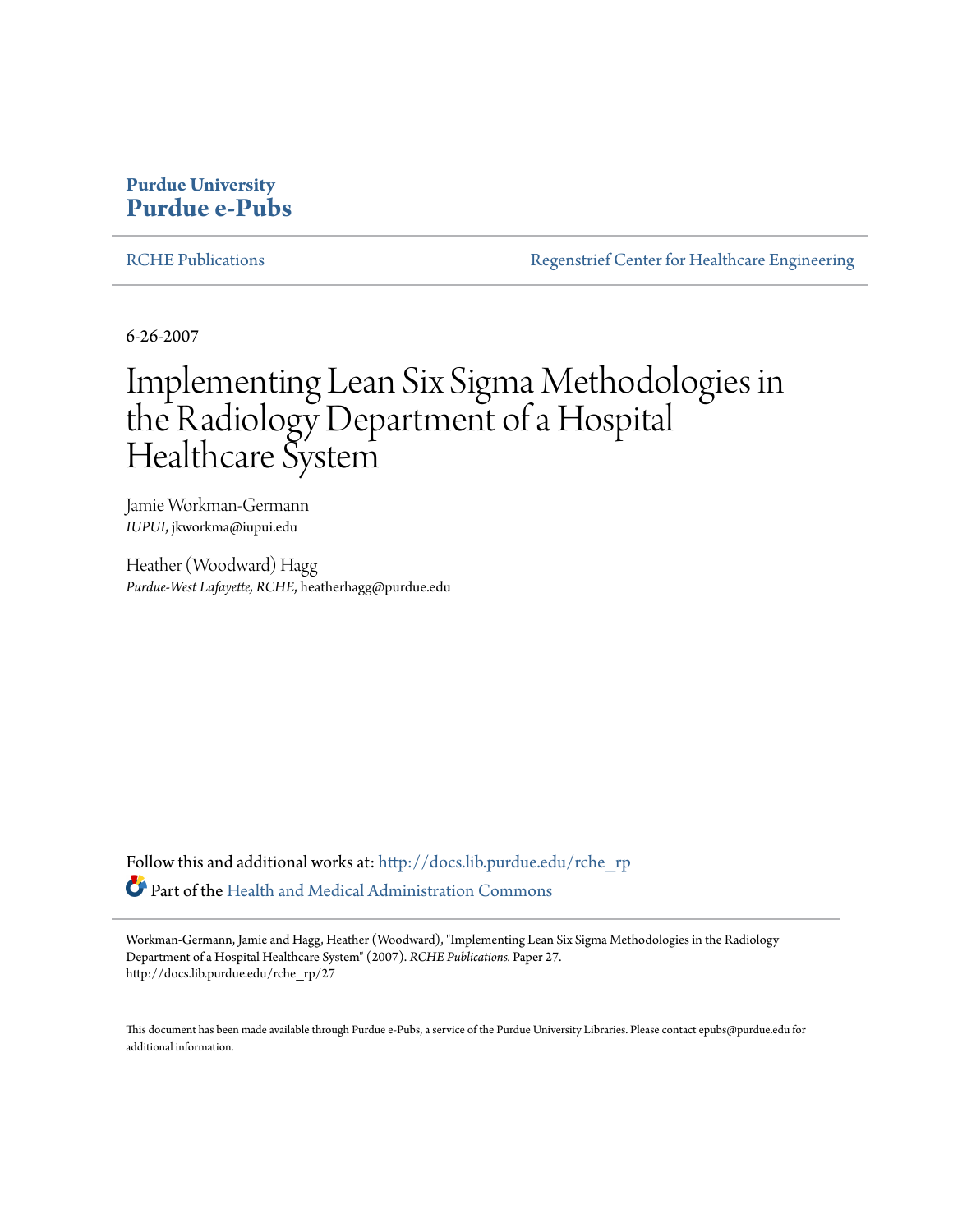## **2006-2070: IMPLEMENTING LEAN SIX SIGMA METHODOLOGIES IN THE RADIOLOGY DEPARTMENT OF A HOSPITAL HEALTHCARE SYSTEM**

#### **Jamie Workman-Germann, Indiana University-Purdue University Indianapolis**

Jamie Workman-Germann is an Assistant Professor in the Department of Mechanical Engineering Technology. She teaches courses in Materials and Manufacturing Processes.

## **Heather Woodward-Hagg, Indiana University-Purdue University Indianapolis**

Heather Hagg, CQE, CSSBB is an Assistant Professor in the Department of Mechanical Engineering Technology. She teaches courses in Industrial Engineering Technology.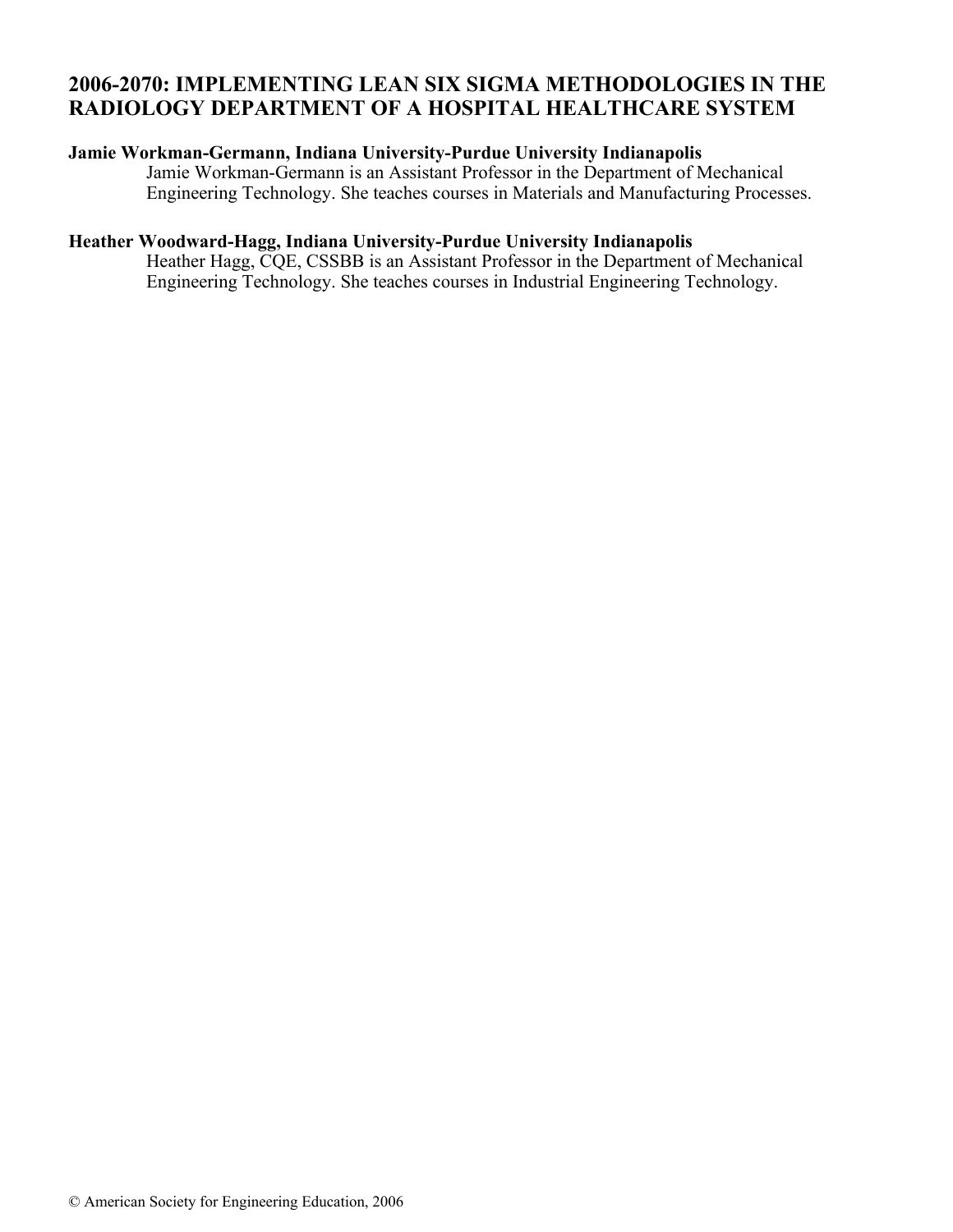# Implementing Lean/Six Sigma Methodologies in the Radiology Department of a Hospital Healthcare System

## Abstract

Increased focus is being placed on the quality of care provided by Hospital Healthcare Systems around the country. Caught in the middle between tightening government standards, stricter compliance guidelines for insurance companies, and the basic mission to serve those in need with quality and compassion; hospitals are looking for ways to improve their processes (services) for the benefit of all.

CT (Computed Tomography – CAT Scan) and MRI (Magnetic Resonance Imaging) services in the hospital radiology departments are revenue-generating areas. The reimbursement rates for these services are very high, the scan times (especially in CT) are relatively low, and so the potential for additional revenue to the hospital comes with increasing patient capacity for these services. However, it is also a very competitive time for hospital radiology departments as many outpatient diagnostic centers are being built, drawing patients and physicians to their fast, efficient, no hassles approach to imaging. This brings additional hurdles to the already struggling hospitals.

The Sisters of St. Francis Health Services (SSFHS) group enlisted the aid of faculty at IUPUI to address issues within their organization. The objectives: improve the key performance indicators directly tied to patient and physician satisfaction, improve and streamline CT/MR processes, increase the capacity to perform CT/MR services, and regain a portion of the referral base lost to outpatient diagnostic centers. To address these issues, Lean/Six Sigma methodologies were implemented. Considerable success has been documented in the manufacturing industry using these models, but little has been done in the service-based industry of healthcare so an uncharted area was being entered.

Specially organized teams were created for the project within the hospital organization. Faculty experts provide education and training to these individuals in Lean/Six Sigma methodologies modified to fit healthcare services. The radiology project has been initiated and current results positively support the successful transferability of these manufacturing-originated methodologies into service-based applications. Modeling, simulations, and Cost/ROI of implementation projections for these projects are also being developed. These activities insure transportability of the models between hospitals so the benefit can be felt system-wide.

## Background

Hospitals understand where their revenue generating areas are. In most cases, these areas are surgery (especially orthopedic), cardiology/cardiovascular, and radiology. These areas are utilized to offset the losses incurred within other areas in the hospital to meet bottom line revenue goals. For St. Francis, a strong faith-based Catholic organization, meeting the bottom line must happen while fulfilling the mission to serve those in the community unable to pay. Unfortunately, for the mission-driven hospital organizations, the entrepreneurial world has also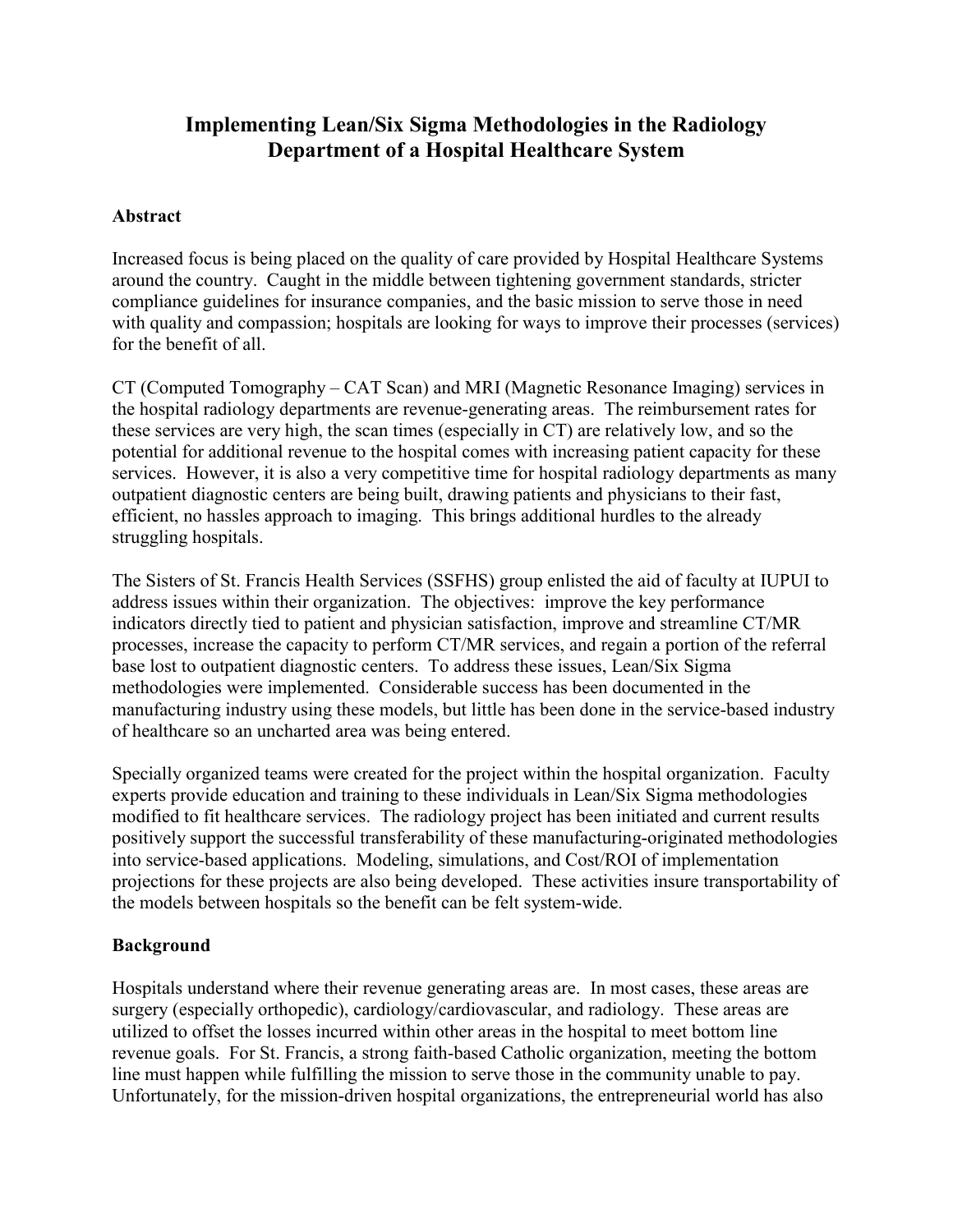caught on to the high paying reimbursement areas within the hospital and started developing specialty centers dedicated to them.

These specialty centers are run like businesses rather than hospitals. They have taken a serious look at the Weaknesses of the hospital model, turned them into Opportunities for their business, and focused efforts into making them the Strengths within their business model (SWOT/TOWS analysis). In radiology specifically, the outpatient diagnostic centers have listened to the Voice of the Customer (VOC) and made dramatic improvements in the areas Critical to Quality (CTQ). They also understand that their customers (physicians and patients) have choices for where they receive service and so they have a strong marketing presence to promote their facilities, services, and improvements over traditional hospital processes. The result: hospitals are losing revenue and their referral base to outpatient diagnostic centers.

Knowing that something must be done to reverse some of the negative performance indicators, streamline processes and regain patient and physician satisfaction to be competitive with the outpatient diagnostic centers, the hospital began looking for potential solutions. A physician and hospital board member mentioned that he had taken some Industrial Engineering Technology courses at IUPUI focused on Quality Improvement Processes and Six Sigma Methodologies and that the instructor was working on projects within hospitals to bring these tools into the healthcare profession. Extremely interested, meetings were set-up, proposals were written, and a new Lean Six Sigma for Healthcare program was initiated.

## Structure of the Program

Professor Hagg developed a program, utilizing IUPUI faculty expertise, for the entire SSFHS hospital system to progressively train Six Sigma Green Belts and Black Belts and then assist them through initial rounds of project planning and implementation based on a model created by GE.1,2 While the Certified Six Sigma Green Belt (CSSGB) and Black Belt (CSSBB) Body of Knowledge is encompassed within the training, IUPUI does not certify individuals as Green Belts or Black Belts. Participants understand that these official certifications must come by passing the examinations given by the American Society for Quality.

Within the Lean Six Sigma for Healthcare program, training at the Green Belt level is 12 weeks (8 hrs/wk) plus work on a pilot project. The Black Belt level training consists of 16 weeks (8 hrs/wk) of material plus work on a pilot project. Training is also done at the Executive and Champion levels so top level administration can help the Black Belt teams identify potential projects and select projects in line with the business goals. Project team training at the Green Belt and Black Belt levels is limited to 12-15 individuals so that a close relationship can be formed between the IUPUI faculty and the project implementation teams. As indicated by the program title, Lean Concepts are also taught throughout the course and participants are trained to notice areas where Lean techniques can be beneficial in streamlining processes and work areas, and identifying and eliminating sources of waste. The teaming of Lean and Six Sigma are complimentary and provide a model for quality improvement and streamlining operations.<sup>3,4</sup>

The program uses a mid-level approach to implementation. Top-level administration and executives are given Executive and Champion training as mentioned, but Mid-level managers are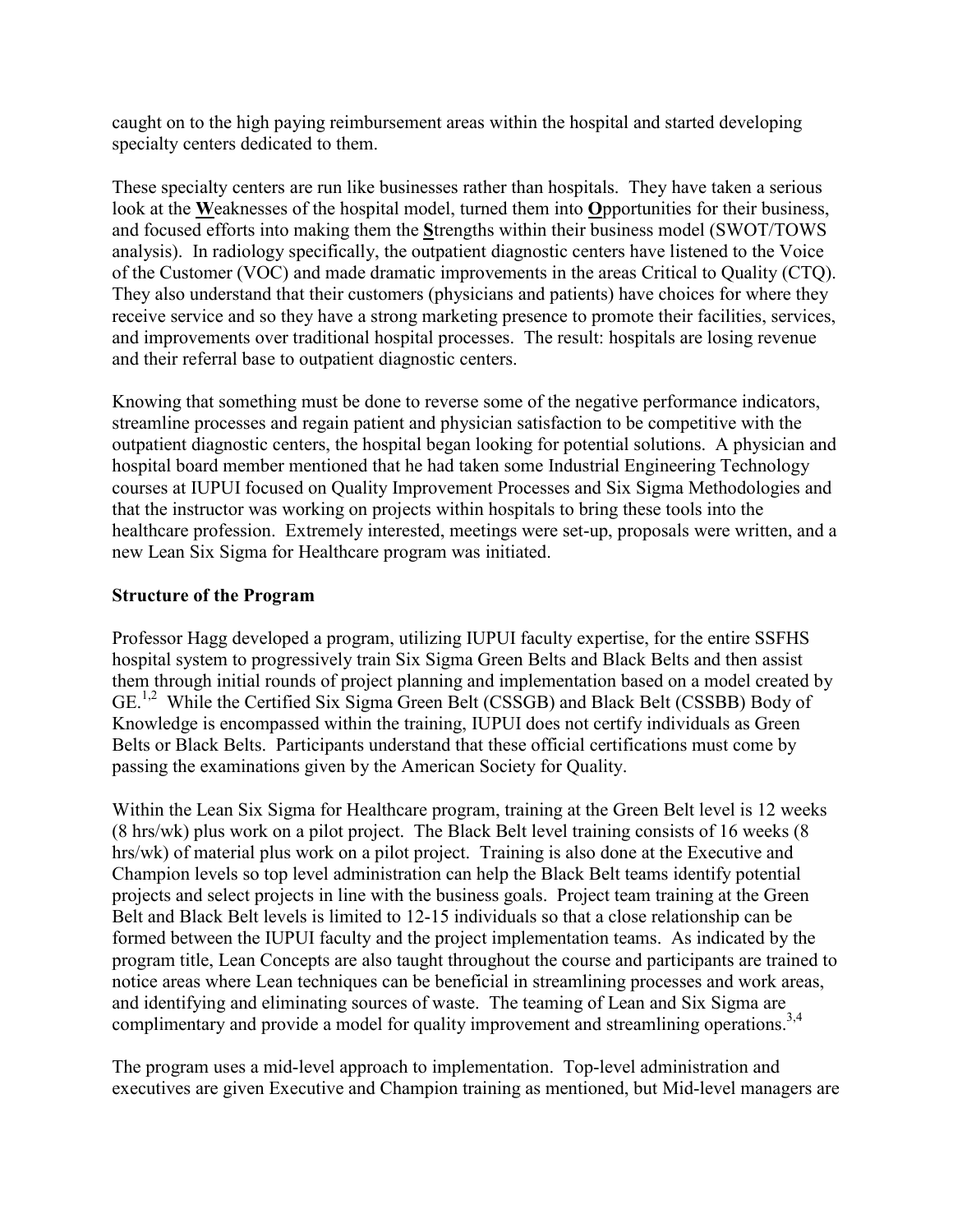identified as the primary source for Black Belts. Department managers, nursing staff, and technical staff are preferred choices for Green Belts as they are most familiar with the processes being addressed. The primary disadvantage to this approach is that these individuals, while highly specialized in their care areas, are not likely to have any knowledge of Six Sigma, Quality Improvement, or Statistical Process Control concepts so the training must take this into account. On the other hand, faculty without direct healthcare experience are disadvantaged by the learning curve associated with understanding healthcare terminology, equipment, practices, protocols, reporting requirements, and insurance dealings.

## Radiology Project - DMAIC

## Define Phase

The radiology project began by establishing a project charter to identify why the project needed to be done, why the project needed to be done now, and what were the costs of doing nothing. A SIPOC<sup>5</sup> (Suppliers, Inputs, Process, Outputs, Customers) diagram was generated, factors Critical to Quality (CTQ) were established by examining the Voice of the Customer (VOC). Results of this phase are summarized below. As expected, the outcomes of this exercise paralleled the improvements implemented by the outpatient diagnostic centers.

Business Case: Radiology is a major source of revenue generation within healthcare. Insuring the referral base for a specific radiology department and service area is an important component to providing a consistent revenue stream for a healthcare facility. The important components to maintaining the referral base include 1) timely patient scheduling, 2) timely reporting of results to physicians, and 3) providing an expected level of technology.

The purpose of this project is to utilize Lean and Six Sigma Methodologies to understand the characteristics of the current radiology processes that are limiting the ability of the radiology department to appropriately insure the referral base for the CT and MR service areas. The consequences for not doing this project are a continued loss of market share for the CT and MR departments, loss of referral base, decreased patient satisfaction, and loss of revenue.

Problem Statement: Lack of availability of CT and MR procedures, and untimely reporting of results is negatively impacting the hospital referral base, resulting in decreased customer satisfaction, limiting revenue opportunities, and generating patient loss to outpatient diagnostic centers.

Goal Statement: The goal of the project is to develop a standardized methodology to:

- 1. Improve availability of CT and MR procedures
- 2. Improve timeliness of procedure reporting to physicians
- 3. Improve physician and patient satisfaction
- 4. Grow revenue from CT/MR areas

Project Scope: Understanding that radiology is a large department within the hospital, the boundaries of the project are limited to CT and MR only with analysis of current technology only.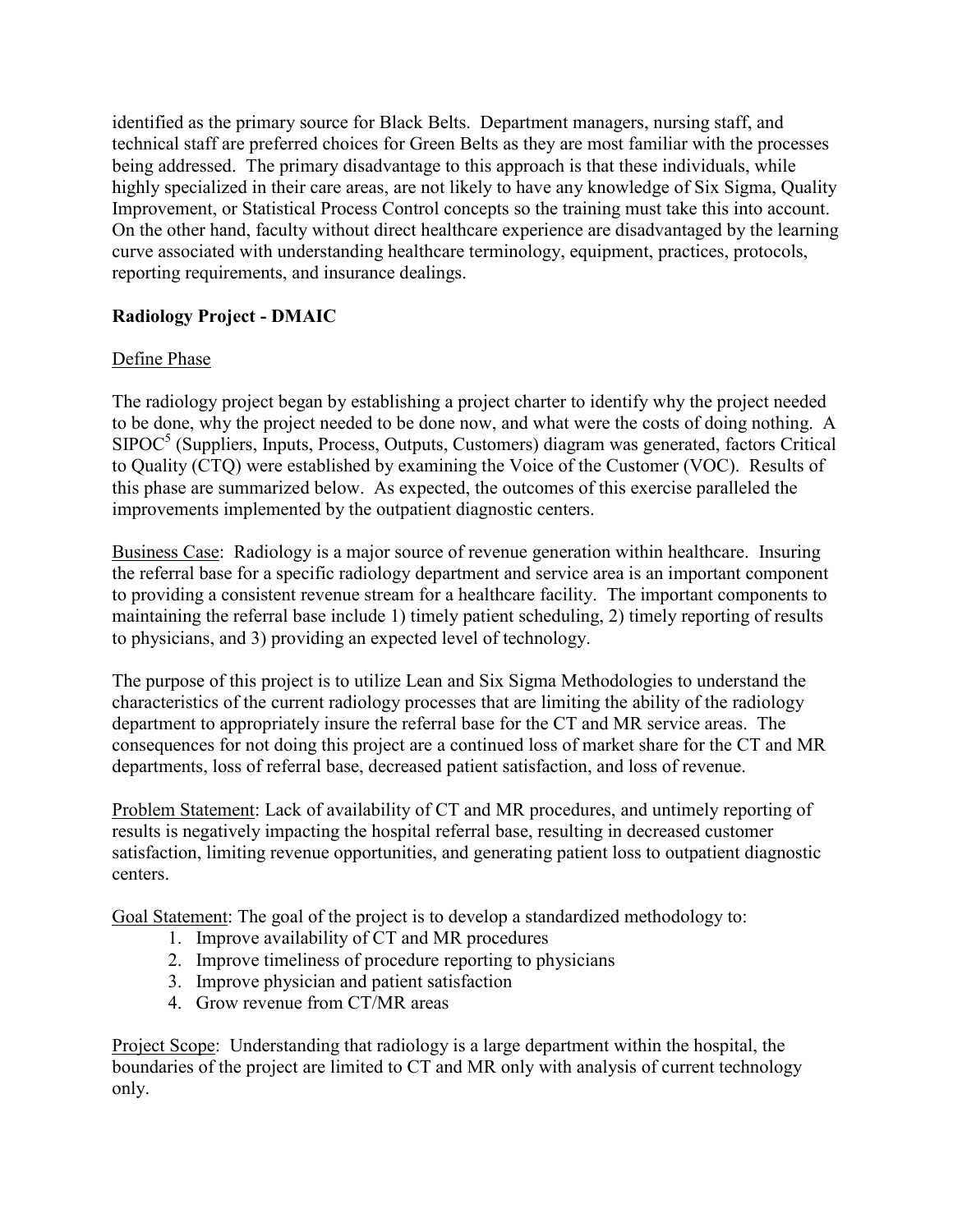Obstacles: As with any project, there are obstacles that must be identified and overcome. For this project, major obstacles identified are: change within radiology, change outside radiology (scheduling, registration, corporate culture, physicians), and system thinking.

Project Objective(s): Objectives for this project are to:

- 1. Identify and reduce the impact of the radiology process constraints limiting the ability of the MR and CT areas to maintain their referral base.
- 2. Provide a project roadmap to maximize the number of procedures available on a daily basis in the MR and CT areas, resulting in increased revenue.
- 3. Provide a project roadmap to increase patient and physician customer satisfaction
- 4. Create standardized methodology for transfer of project learnings to other radiology areas within the hospital system.

Process Map: The basic process was also mapped and a diagram is included here.



#### Measure Phase

From the SIPOC done during the Define Phase, KPIVs and KPOVs (Key Process Input/Output Variables) were listed to generate a preliminary understanding of their relationships. Also, an initial look into the VOP (Voice of the Process) told the group how the process was performing with respect to the CTQs that had been identified. From the VOC and CTQ exercises, the two factors that became the primary performance indicators needed to evaluate patient and physician satisfaction were: 1) procedures being scheduled in a timely manner (< 48 hours) and 2) timely reporting of results (< 24 hours). An additional factor identified for patient satisfaction was wait time within the service area. Analysis of the current process showed that the average time from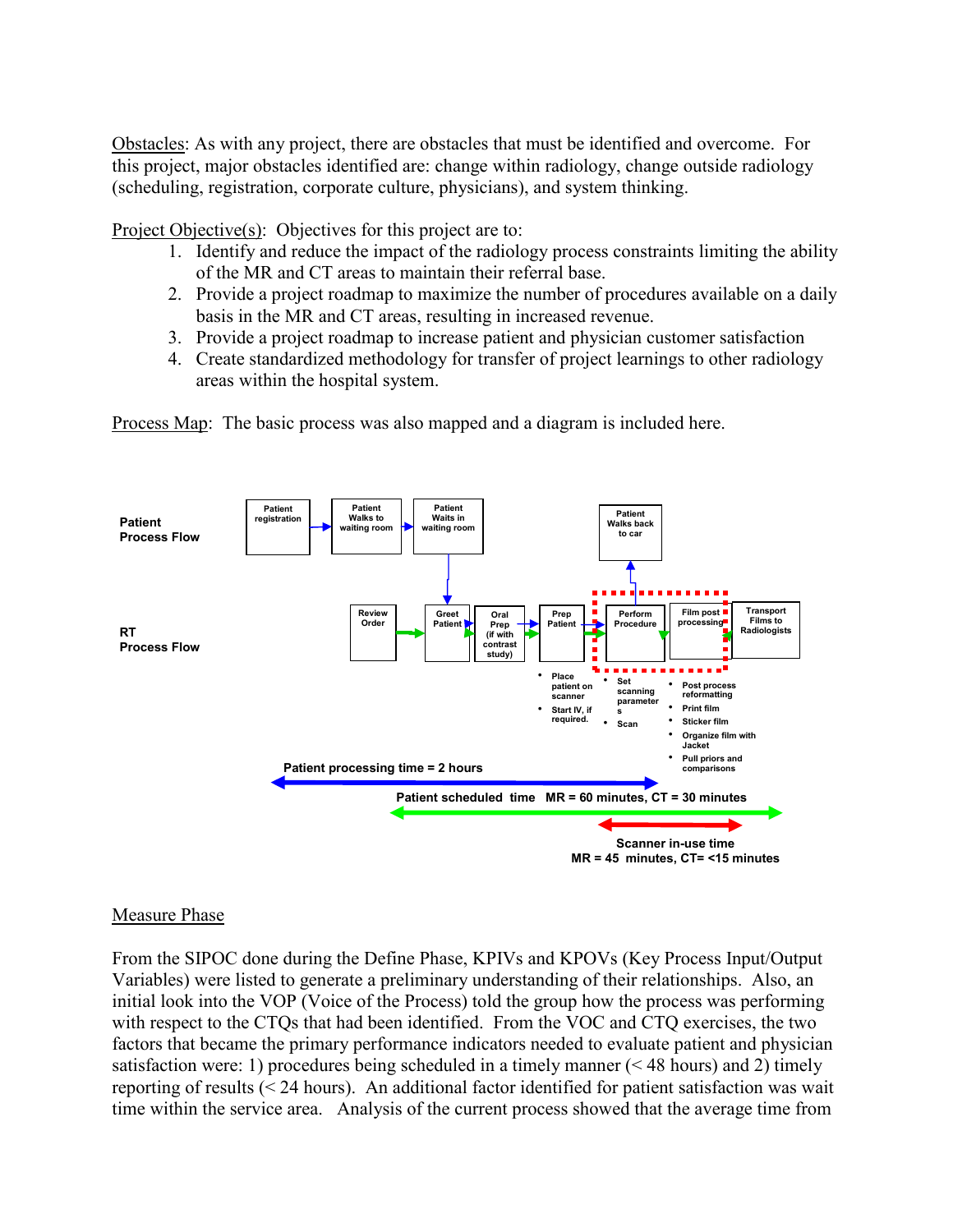physician referral to patient date of service was 8 days. In total, the overall process time from physician referral to physician receiving the report could take more than two weeks on average. Outpatient diagnostic centers have numbers closer to 3 days for the entire process. A sample timeline is given below:



After looking again at the process map and the project charter, it also became apparent that the first performance indicator was outside the scope of the project. The hospital utilizes a central scheduling department that fills in the schedules for all areas of the hospital. So unfortunately, this would not be addressed in the current project. However, reporting this information to the Champion and Executive teams led to the development of another Six Sigma project specifically geared to address this need. Ultimately, the two indicators that would be measured and analyzed were 1) patient wait time and 2) report turn around time (TAT). The next several weeks were spent observing the sub-processes within the process, doing time studies, looking at historical data, making modifications to the process map, and creating data collection and analysis plans for the next phase.

#### Analyze Phase

 During the analyze phase, several key discoveries were made about the process that led the team to focus on a couple of critical sub-processes. From the timeline and historical data, key areas of delay seemed to be the End Process – Read step and the Read – Transcribe step. Taking a closer look at these processes showed 2 things: 1) the availability of film jackets with "priors and comparisons" was causing delays in getting the films read and 2) the primary group of radiologists left at 5p, leaving only 1 scheduled radiologists until 11p and one on-call radiologist.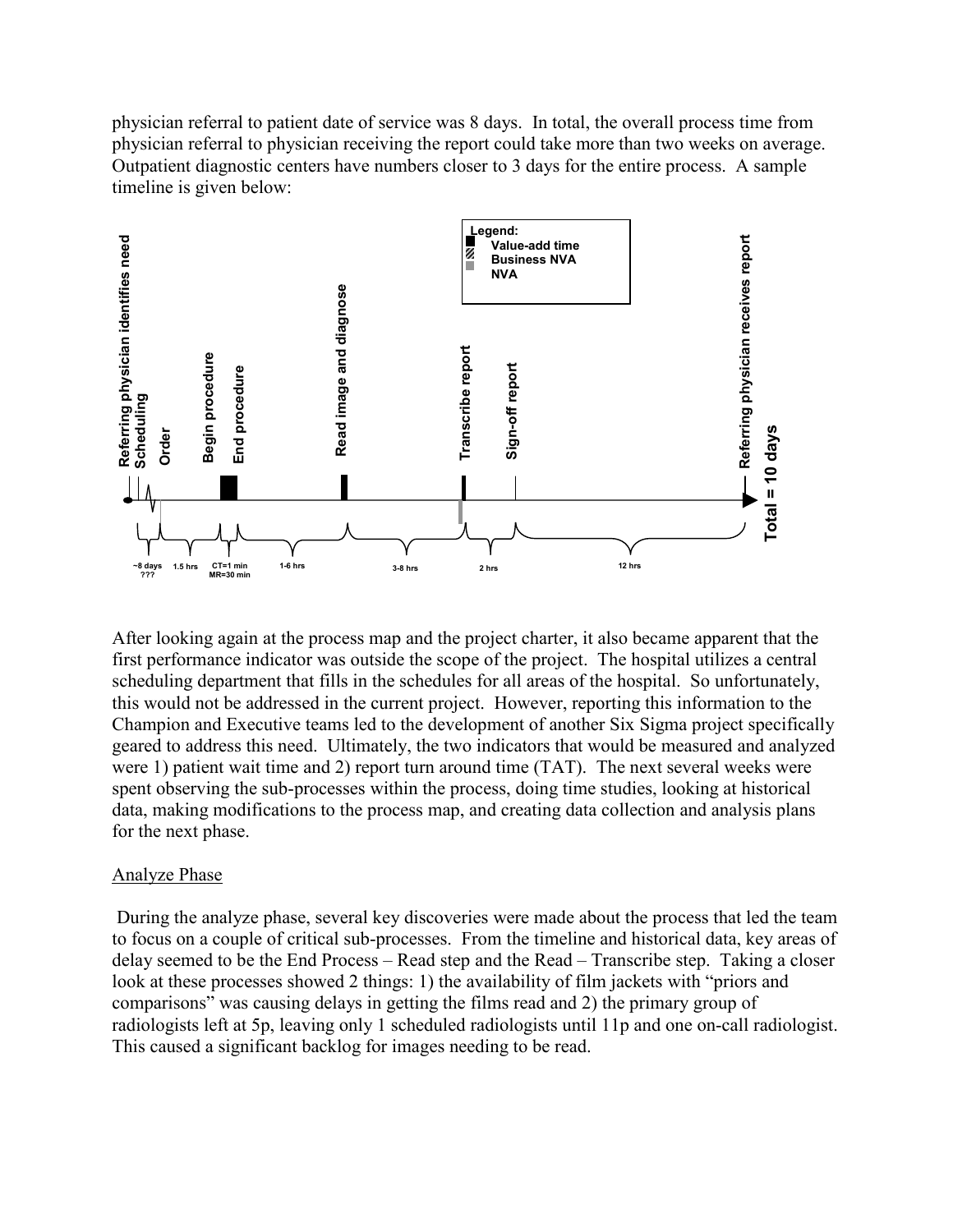The first finding was related to the film library, the storage capability of the facility, and the staffing available for pulling jackets, filing reports, and locating priors and comparisons. The major issue: reports from almost 2 months previous were still waiting to be matched with their jackets and filed. With each day, new reports were being generated and the backlog was increasing. Immediate attention was needed. For the second finding, the evening and on-call radiologists could not handle the volume build up from  $5p - 7a$ . Radiologists on-call are utilized primarily for STAT cases, however, CT is staffed 24 hours/day, and CT and MR outpatients are scheduled late into the evening. This workload was too much for the one scheduled radiologist which essentially meant that images not read before 5p essentially had an automatic 14 hour delay added to their report TAT.

Compounding these delays, it was discovered that the process for delivering films to the radiologists ended up placing them in First In – Last Out order. In other words, a film from 5p the previous night was on the bottom of the pile with all subsequent films placed on top. As radiologists entered in the morning, they began reading films from the top of the stack. The effect on report TAT was severe and this step of the process became the initial area to streamline and improve using Lean Techniques.

The delays and backlog coming from the radiologist staffing also caused delays downstream in the Read-Transcribe step of the process. There are 5 transcriptionists shared between two hospital campuses. These transcriptionists are responsible for typing all radiology reports generated by both campuses. Data showed that the length of the Read-Transcribe step averaged 1.5 hours before 2p and jumped to almost 6 hours after 2p. Noticing that this increase happened before the radiologists left at 5p was curious. As it turns out, transcription day shift ends at 3p, the evening shift begins at 2:30p and the staffing level in the evening is lower. So even though transcriptionists are able to process 1 report every 2-4 minutes, the input queue was driving up the overall process time for that step.

Simulations were used to statistically validate the processes, identify potential staffing constraints, and predict process improvements made by adding additional staffing in key areas. Simulations also presented a visual tool for helping executive and champion team members understand the process better and actually visualize the limitations being incurred with inadequate staffing levels. These simulations were also used to develop initial cost/ROI (Return on Investment) calculations for the project. With an initial investment of approximately \$120K and a 15:1 ROI goal from the regional CEO – the expectations were set very high to reflect the importance of the project.

|                       | <b>BG</b> before 2p | <b>BG</b> after 2 <i>p</i> | IN before 2p      | IN after 2p       |
|-----------------------|---------------------|----------------------------|-------------------|-------------------|
| Order to Begin        | 1.5 <sub>hr</sub>   | 1.5 <sub>hr</sub>          | 1.5 <sub>hr</sub> | 1.5 <sub>hr</sub> |
| Begin to End          | 30 min MR, 7 min CT |                            |                   |                   |
| End to Read           | hr                  | 1 hr                       | 1 hr              | 1 <sub>hr</sub>   |
| Read to Transcribe    | 3 hrs               | 8 hrs                      | 7 hrs             | $14$ hrs          |
| Trasncribe to Signoff | 2 hrs               | 2 hrs                      | 2 hrs             | 2 hrs             |
| <b>Total Time</b>     | 8 hrs               | $14$ hrs                   | $17$ hrs          | $24$ hrs          |

#### Sample Data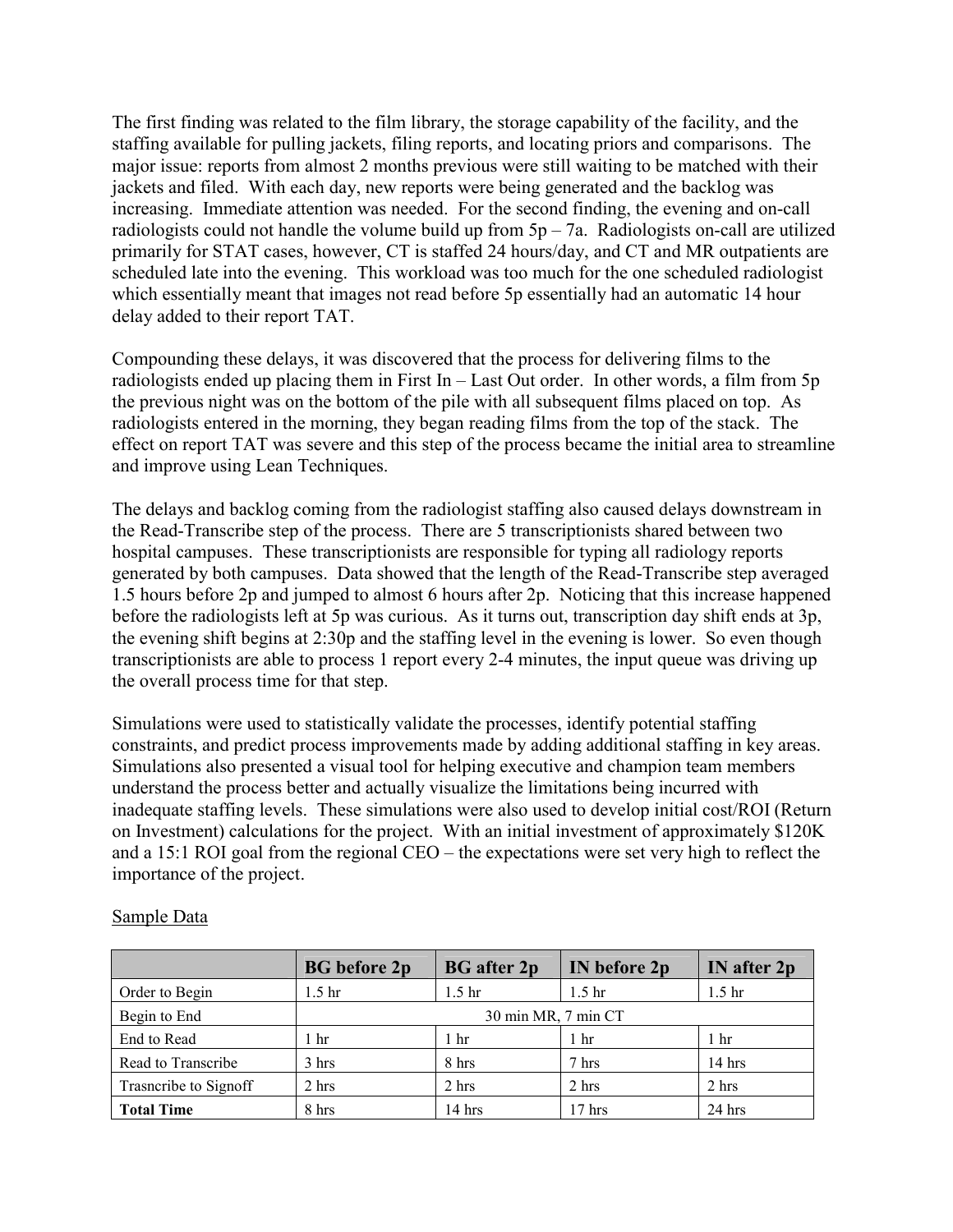

Indy Out Patient CT End to Read Time by End Hour - M-F Only

#### Improve and Control Phases

Several improvements have been made to the process, but additional improvements are ready to be implemented before the Control phase will be initiated. For the film library, the backlog of reports has been eliminated and additional FTEs (Full Time Equivalents) have been added to reduce the possibility for this type of backlog in the future. The hand-off process for films has been streamlined and now functions as First In – First Out for reading by radiologists. Also, film jacket configuration has been standardized to assist radiologists in their ability to consistently locate important information. The radiologists are discussing shift options to help cover the evening and weekend hours better. Transcription has been able to add another person on the evening shift to help reduce the read-transcribe step time. TATs are being tracked on a regular basis to examine performance trends and identify additional areas for improvement.

On the patient wait times, the CT team leader has implemented several improvements that have enabled her team to process patients now every 15 minutes rather than every 30 minutes. While downstream issues are still being resolved, this throughput improvement is very positive. To understand the impact of adding capacity to the process, based on reimbursement numbers provided by the hospital, the addition of 1 CT scan per day every day of the year will generate an additional \$400K per year of reimbursements. For the actual scanning, this means increasing efficiency enough that only 15 additional scan minutes are worked into the day. While scan times are considerably longer in MR, adding 1 scan per day for the entire year will add more than \$800K per year. Utilizing these numbers even conservatively, it's is not difficult to see how 15:1 ROI can be achieved and why outpatient diagnostic centers have been developed.

#### Impact on IE/IET Education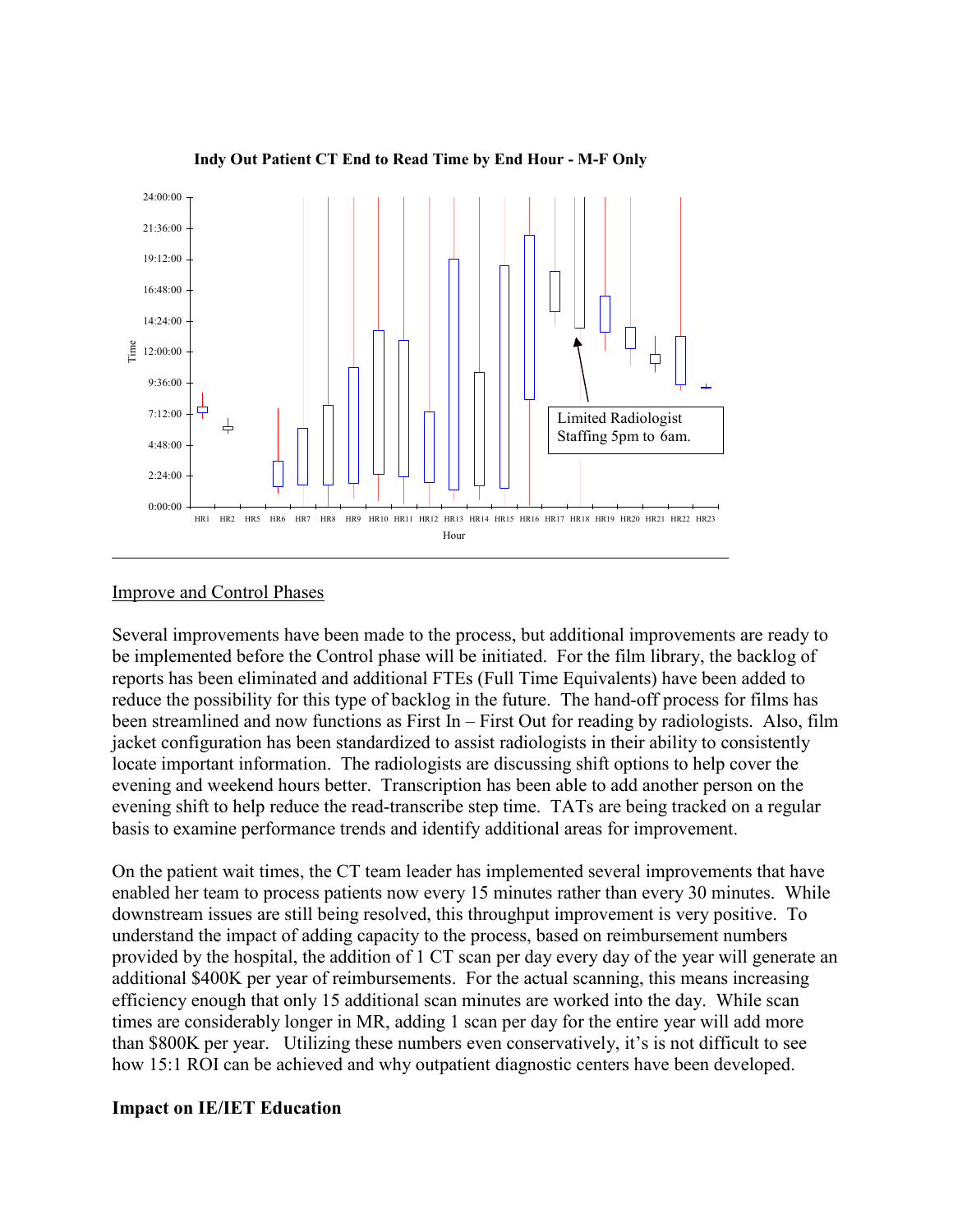IE/IET education has long promoted the use of quality-driven tools, programs and analyses for the benefit of the product, process, customer, and company. Unfortunately, the program name "Industrial Engineering" and "Industrial Engineering Technology" has been primarily tied to manufacturing. Recently, much of the manufacturing base of the United States has moved offshore. This leaves a considerable amount of the U.S. workforce focused on service-based industries. While Lean Six Sigma has matured in the manufacturing industries, its application in the service areas is not as mature. This presents an exciting opportunity for IE/IET programs and curricula to broaden their scopes, show that the tools developed for manufacturing have applications outside of manufacturing, and open new doors for students graduating from these programs.

Within the undergraduate curriculum, implementing a series of courses that encompass the Six Sigma Body of Knowledge introduces students to one of the most predominant quality programs being utilized in industry today. Lean Six Sigma also takes concepts already being taught in the IE/IET undergraduate curriculum (statistical tools, SQC, SPC, TQM, DOE) and provides a specific platform that ties them together while providing a structured approach for their implementation.

Also, by establishing relationships or utilizing existing ones, students can work on projects (all or in part) for companies as part of their educational requirements. Students for the St. Francis projects have been utilized everywhere from collecting and analyzing data, to driving a "quick hit" type of projects as a team on their own. These opportunities are mutually beneficial for the students and the sponsoring company. The students benefit from the experience of implementing or being involved in a Six Sigma project for their certification, and the company benefits from the improvements of the project and the low cost of utilizing students to drive the project.

## Summary

 Implementing Lean Six Sigma in healthcare is interesting, challenging, and rewarding. For individuals used to manufacturing-based processes, service-based applications present new perspectives and challenges to the same problems. The most challenging and rewarding aspect of these projects is the human-factor. Everyone in healthcare feels that what they do is different (case by case) and cannot be described as a process. With that being said, how can someone from outside the healthcare profession come in and make these dramatic improvements?

It is often difficult for non-manufacturing individuals to grasp concepts and terminology related to processes (inputs, outputs, variables, etc). The key is finding a way to show people that what they are doing is a process and an integral part of a much larger process all together. And, by not being consistent in their tasks or protocols, they are actually introducing more variation into the system than needed. This variation is what the customers end up seeing and remembering and so applying Lean Six Sigma methodologies is actually the best way to make dramatic improvements. The techniques are based on real and relevant data, identified by those most familiar with the process. The data is generated by the process and analyzed to identify inconsistencies and variation. The inputs and outputs of the process are identified and examined